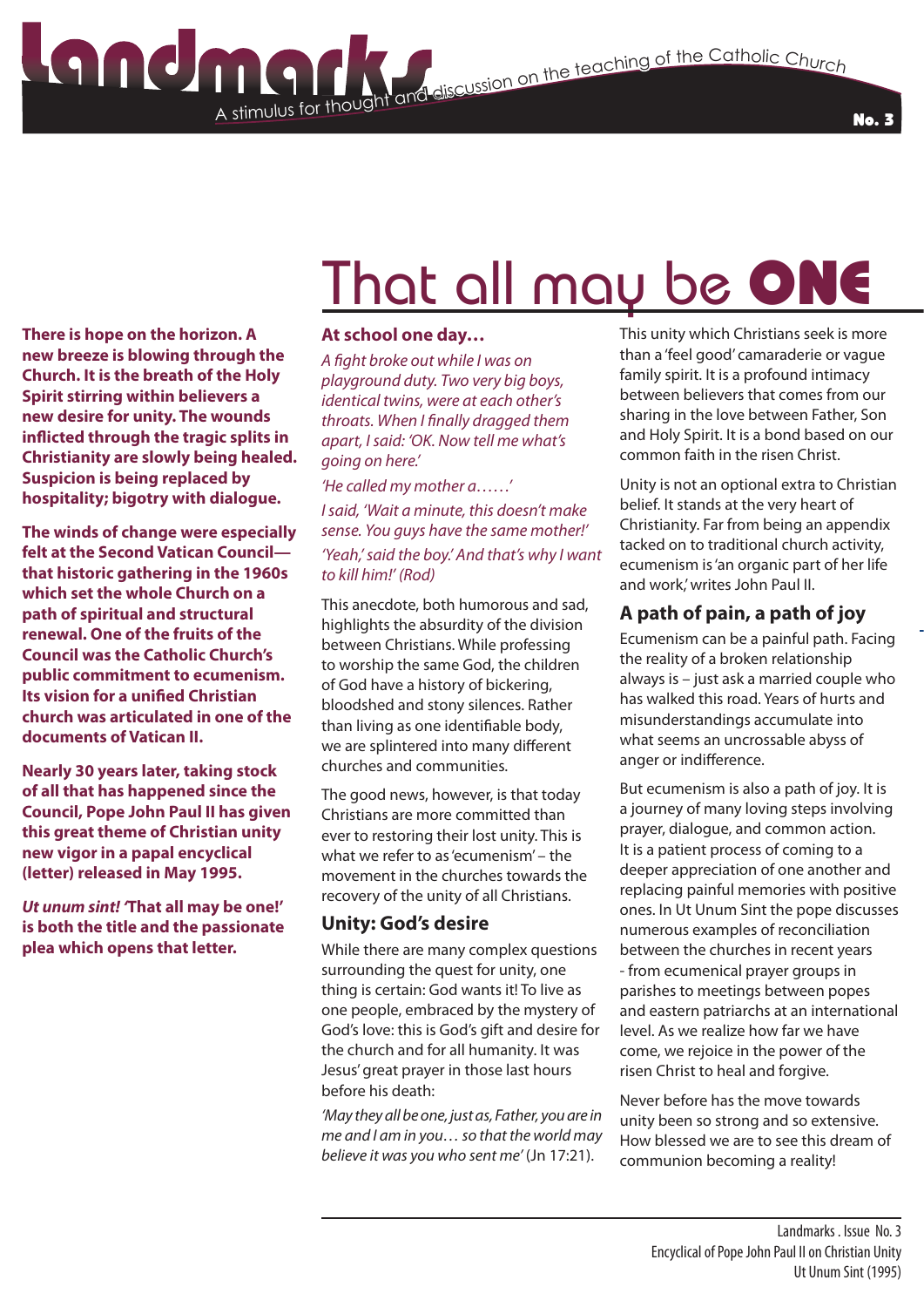# A stimulus for thought and discussion on the teaching of the Catholic Churc<sub>h</sub>

### "Father, may they all be one..."

# Unity! It's happening

#### **Just a joke?**

*'I went to a party dressed in an outrageous T-shirt with a slogan supporting a politically motivated group known for its violent tactics. I thought it was a big joke until a bloke came up to me and said: 'I like your T-shirt'. I started to say, 'Yeah, isn't it hilarious' when I realized he was deadly serious. I mean, this guy actually agreed with its sentiments! Dangerous prejudices still exist…and here was I, promoting them.' (JF)*

#### **Unity calls for sacrifice**

Because the unity that Christians seek has profound human and spiritual depths, it can only be achieved at great personal cost. Ut Unum Sint emphasizes this point in terms of Christian martyrdom (nos.1, 84). Unity involves far more than intellectual assent to certain ideas. It calls for a 'dying' to oneself. It demands that we let go our suspicions and our defensiveness towards Christians of other churches; that we get beyond

our apathy and ignorance (and our contentment to stay that way). The witness of the martyrs spurs us on to 'give all' for the sake of this dream. They are powerful proof that, through embracing the cross of Christ, God's love will win through.

#### **Unity starts with us**

The path to unity involves the commitment of all members of the church. It is not just a specialist task for academics. John Paul II reminds us that the breakthroughs of ecumenical dialogue cannot stop at the level of committee statements. They must filter through the whole church and be received into the daily lives of ordinary Christians. (n.80)

#### **Prayer: the 'soul' of dialogue**

In recent times it is indeed encouraging to see Christians of different churches talking and praying together. Prayer is the 'soul' of ecumenical renewal, says Ut Unum Sint (nos.28, 70), the basis for all our dialogue. Prayer opens us to the love

#### **Positive signs on the Path to Unity**

- **• Today Christians see each other, not as enemies or strangers, but as brothers and sisters. There is a greater awareness that we all belong to Christ.**
- **• Today Christians work together for justice and peace.**
- **• The Week of Prayer for Christian Unity has become a widespread practice.**
- **• Whereas once debates about Scripture influenced divisions, today Christians enjoy common translations of the Bible.**
- **• There are signs of convergence in our approach to liturgy and sacraments.**
- **• There is greater willingness to appreciate the holiness and signs of renewal in one another's churches.**
- **• Numerous historic meetings have taken place between recent popes and the leaders of other Christian churches in both the East and West. Given our history of division, some of these have been truly momentous occasions.**

**Reflection**: Ut Unum Sint is a call to personal conversion. Something has to *change* within our hearts; something that leads us to think and act differently toward other Christians. We might begin by asking: Do I feel sad about our loss of unity or do I casually accept it ('Oh well, that's just the way things are')? Unless we sincerely grieve our loss and yearn for unity, we will never really be motivated enough to make it

of God. It is what makes inter-church discussions more than an exchange of ideas, but an exchange of self.

We all know how, in our human frailty, our intellect can become clouded when our emotional temperature boils with indignation or ices over with cool superiority. Fruitful ecumenical discussions are always undertaken in a spirit of prayer and conversion (in n.33 the pope calls it a 'dialogue of consciences'), ready to acknowledge our own sins and mistakes and to forgive the failures of others.

#### **Active together in the world**

Working together for justice is another key step towards Christian unity. More and more, the churches are combining their voices and resources to speak out in defense of human rights. Ut Unum Sint (n.43) applauds these initiatives. When Christians take a united stand for justice and peace they show the tangible impact of Christ's presence in the world.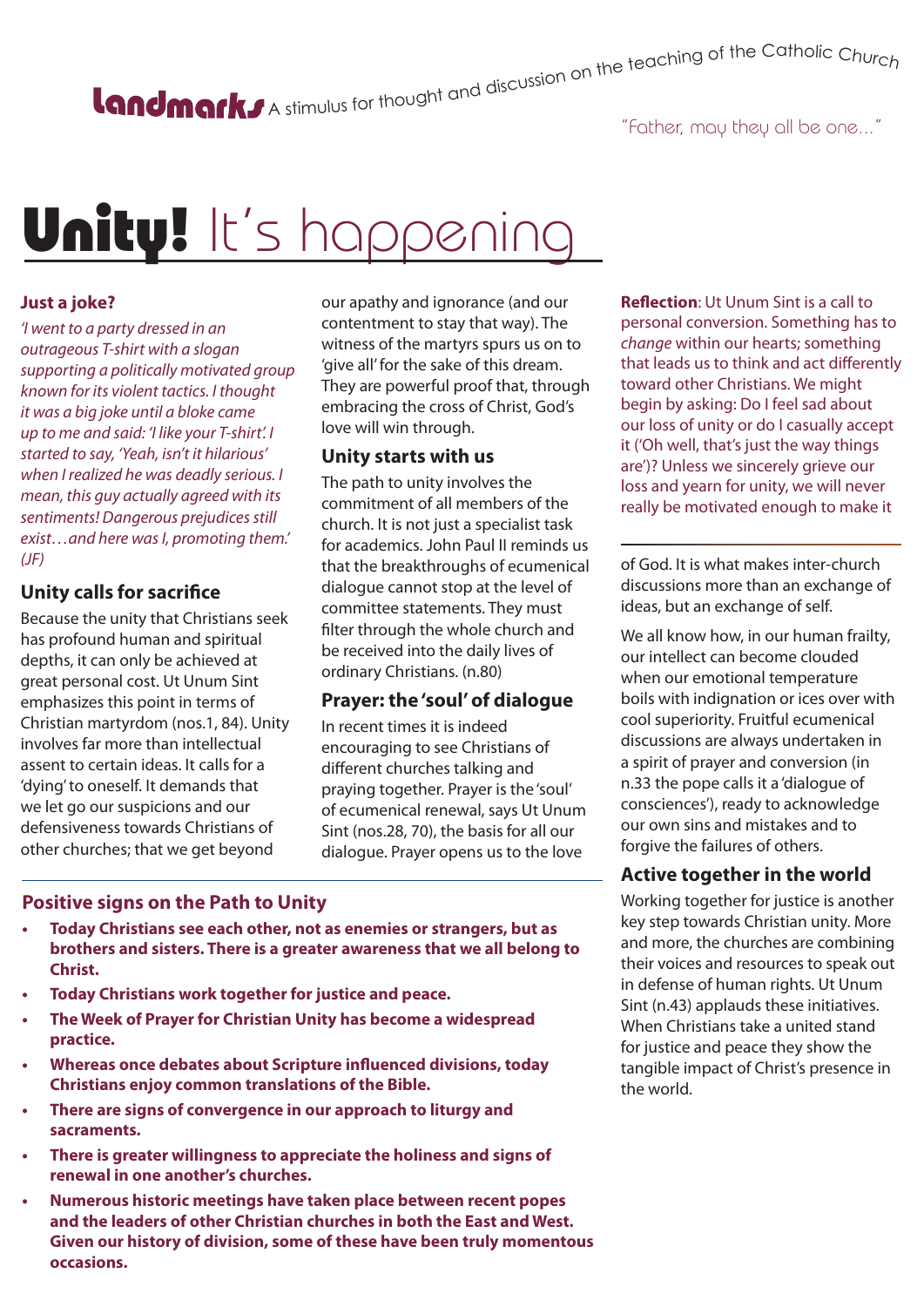# A stimulus for thought and discussion on the teaching of the Catholic Churc<sub>h</sub>

### 'Just as you are in me and I am in you'

## **Put Christ first**

Ecumenism must be firmly based on conversion to Christ. Ut Unum Sint calls the Catholic faithful to enter into a 'dialogue of conversion.' Each individual must have the courage to place before God his/her failures which impede church unity. By acknowledging our sins, a space opens up within us—a sacred space where Christ can act. This takes great courage and self-surrender. In the martyrs and saints, Christians have a marvelous source of inspiration and encouragement. (nos.35, 82-85)

#### **Unity reveres the truth**

The issues which have divided Christians are numerous and complex. Some have been resolved relatively easily through growing attitudes of acceptance. Other issues relating to doctrinal and ethical questions present a more formidable stumbling block because they relate to our understanding of the truth.

Ut Unum Sint reminds us that a true vision of unity never compromises the truth. Unity built on half-truths for the sake of 'keeping the peace' cannot lead to complete union. Fruitful ecumenical dialogue reveres the truth, while recognizing that there are different ways of expressing it.

### **A challenge for Catholics**

Today Catholics 'are conscious of being deeply challenged by the Lord of the church' (n.10). On the one hand the Catholic Church must stand for what she believes to be right—even when that stance is viewed unfavorably by other Christians. On the other hand she must be open to the questions and challenges of other churches, continually renewing herself in the light of ecumenical conversation.

# Unity respects truth

#### **A position reaffirmed**

Ut Unum Sint reaffirms the Catholic position that during the 2,000 years of her history, the fundamental beliefs and practices that were cornerstones of the early church are still part of the Catholic Church to this very day. It is true that sin and failure are part of the daily lives of Catholics. Even so, despite times of great turmoil the Catholic Church has never formally discarded the essential building blocks which are foundational for her continuing development. Catholics believe the Spirit has protected their Church in her essential identity even through the severest of crises. (n.11)

### **Christianity beyond Catholicism**

The Catholic Church also recognizes that God's Spirit is alive and active beyond the visible boundaries of the Catholic community. It is a delight and inspiration for Catholics to see this! There is so much we can learn and be challenged by in the witness of other Christians. Ut Unum Sint (nos.47-48) strongly affirms the witness of other churches. As places of sanctification and truth they share a spiritual bond with the Catholic Church. In some real way they are joined with us in the Holy Spirit, forming 'a certain, though imperfect communion' (n.11).

### **Unity and the pope**

One controversial feature of Catholic belief is our recognition of the pope (also referred to as 'the bishop of Rome') as a special minister of unity. Just as Peter and Paul were entrusted with a unique role of authority among the apostles, Catholics look to the ministry of the pope, together with the body of bishops, as a visible sign and guardian of the oneness of Christ's faithful. From generation to generation

the papal ministry stands as a powerful sign that the Catholic Church continues to walk in the footsteps of the first apostles. Catholics look forward to the day when all the churches and their bishops will be united with the church of Rome and her bishop (pope). This is an area requiring deeper reflection among the churches, the pope himself acknowledging that the papacy must remain 'open to a new situation' by which its ministry is exercised (nos.88- 97).

#### **The Catholic Church asks forgiveness**

Ut Unum Sint acknowledges that the papacy is a difficulty for many Christians who recall instances in history of corruption in church leadership. John Paul II makes no excuses for these sinful chapters in the Church's life. He asks forgiveness for the sins of the past (n.88). He notes that, like the first 'Peter', every pope needs to pray for conversion so as to be faithful to his calling. 'May all join me in praying for this conversion!' he writes (n.4).

#### **And there's more to talk about…**

**Ut Unum Sint identifies five areas in need of more study, prayer and reflection:**

- **• The relationship between Scripture and Tradition**
- **• The Eucharist**
- **• Ordination as a sacrament**
- **• The Magisterium (the teaching role of the hierarchy)**
- **• The Virgin Mary**